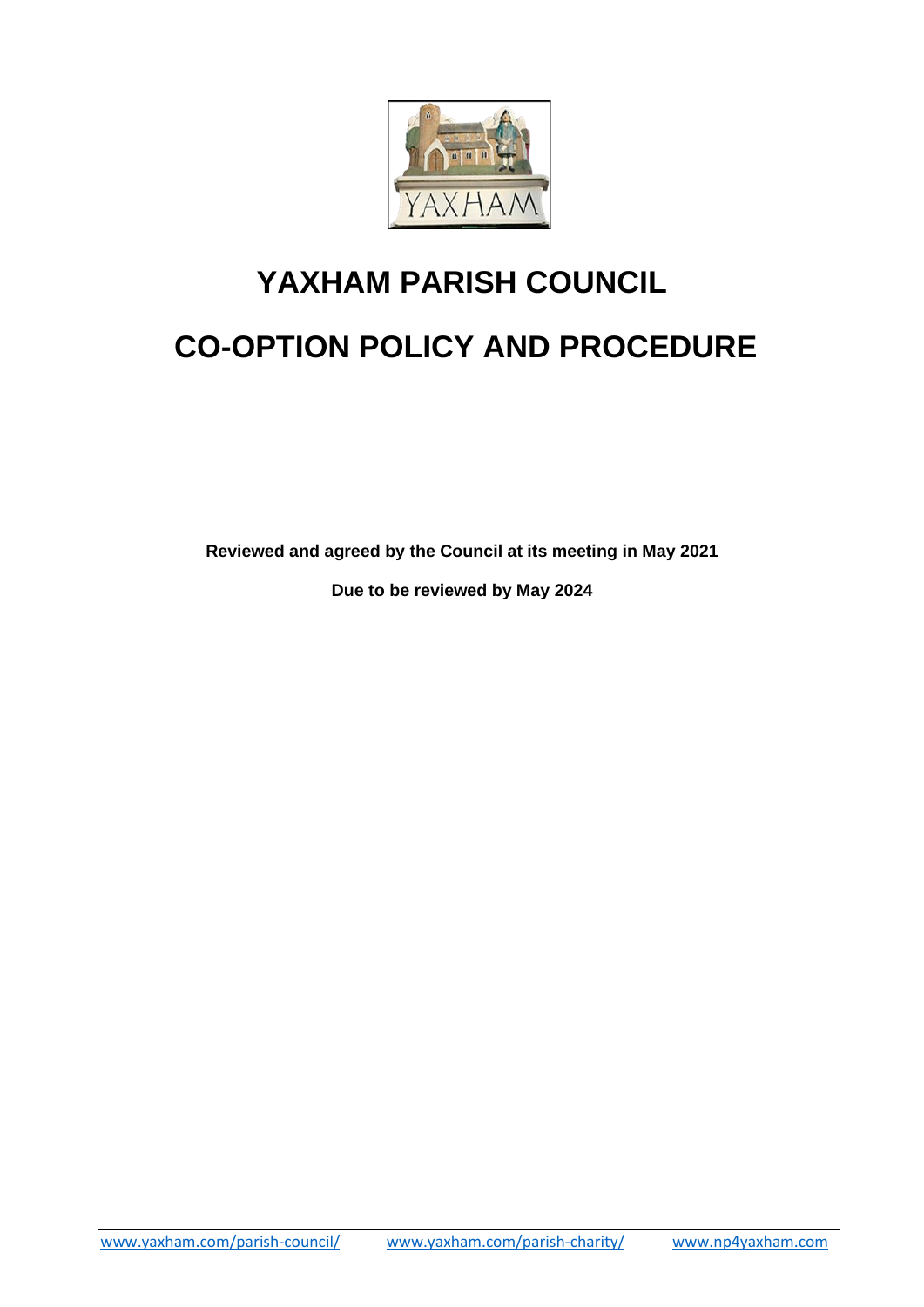## **1. INTRODUCTION**

- 1.1 There are two circumstances under which the Returning Officer of Breckland Council will notify Yaxham Parish Council that it may, if it so wishes, proceed to fill a casual vacancy by co-option:
	- a. When a seat has been left vacant because no eligible candidate stood for election at the full elections for a new council (currently at four-yearly intervals), or
	- b. During the life of a council when a seat has fallen vacant but the required 10 electors of the have not called for a poll (by-election) within the legally specified time period (currently 14 days) following publication of the Notice of Vacancy.
- 1.2 The Parish Council is not obliged to co-opt to fill any vacancy. Even if the Council invites applications for co-option, it is not obliged to select anyone from the candidates who apply.
- 1.3 However, it is not desirable that electors are partially or fully unrepresented for a significant length of time. Neither does it contribute to effective and efficient working ofthe Council if there are insufficient councillors to share the workload equitably; to provide a broad cross-section of skills and interests; or to achieve meeting quorums without difficulty, given that some absence is unavoidable at times.
- 1.4 Councillors elected by co-option are full members of the Council.

To ensure that a fair and transparent process is undertaken this policy sets out the process to be followed by Yaxham Parish Council when co-option is under consideration.

### **2. APPLICATION PROCESS TO BE FOLLOWED**

- 2.1 On receipt, of written notification, from the Returning Officer at Breckland Council, thata casual vacancy may be filled by means of co-option:
	- a. The Clerk to the Council will advertise the vacancy or vacancies to be filled by cooption within 21 days of receipt of the written notification.
	- b. The co-option advertisement will include the closing date for acceptance of requests for consideration (between 14 and 30 days after the date of the advertisement) and the number of vacancies.
	- c. The co-option advertisement will also be displayed on the Council notice boards and website.
	- d. The Clerk to the Council will advise the council that the Co-option Policy has been instigated, by sending a memorandum to all councillors.
- 2.2 Members may point out the vacancies and the process to any qualifying candidate(s).
- 2.3 Candidates found to be offering inducements of any kind will be disqualified.
- 2.4 Applicants for co-option will be asked to:

and

a. Submit information about themselves, by completing a short application form (acopy of the application form is attached as Appendix 1) together with a written summary covering: their reasons for wishing to be a councillor; previous community/council work; any other skills they can bring to the Council, theirinterests and recent career history,